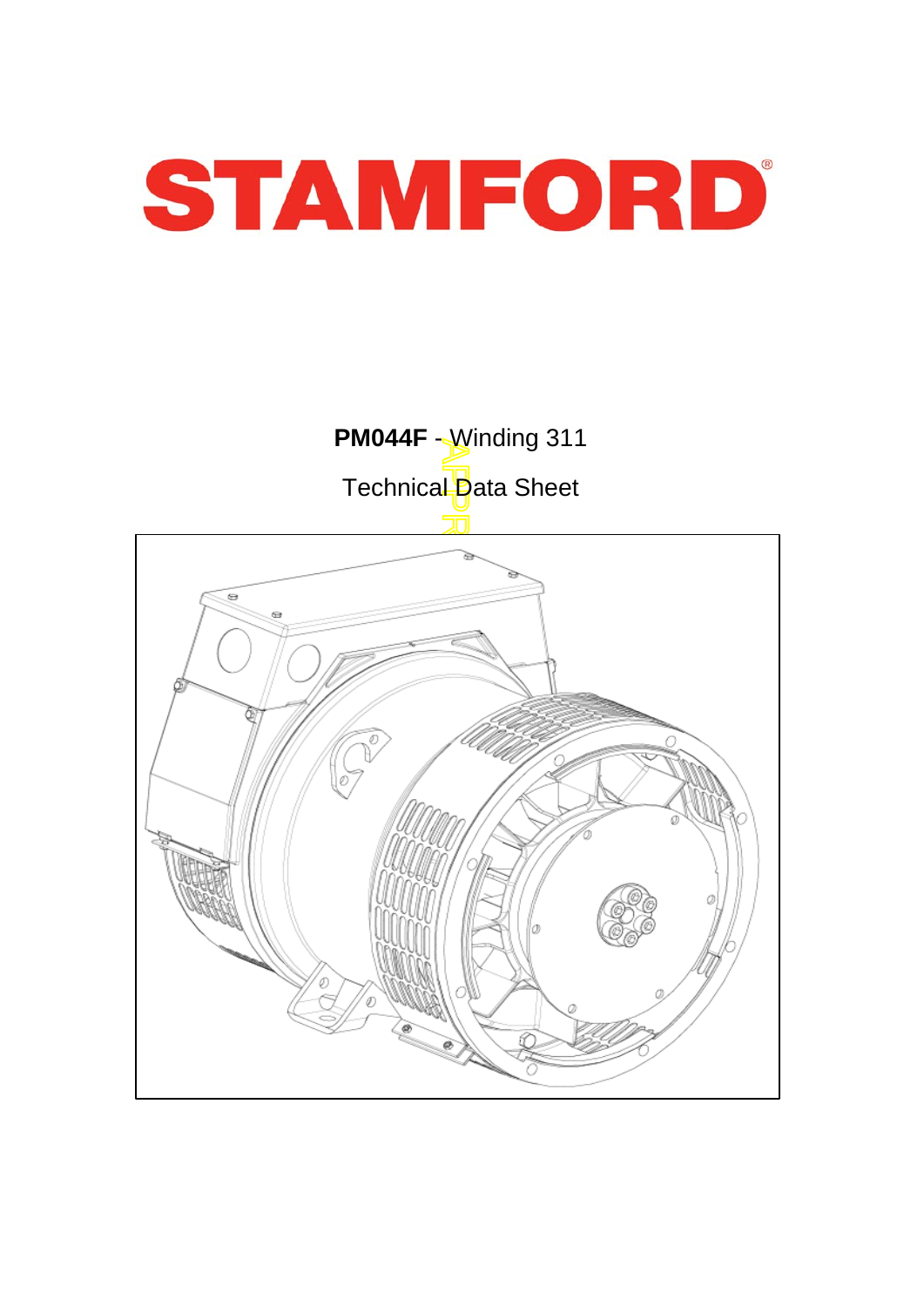# PM044F **SPECIFICATIONS & OPTIONS**



### **STANDARDS**

Marine generators may be certified to Lloyds, DnV, Bureau Veritas, ABS, Germanischer-Lloyd or RINA.

Other standards and certifications can be considered on request.

### **VOLTAGE REGULATOR**

#### **AS480 AVR**

With this self-excited system the main stator provides power via the AVR to the exciter stator. The high efficiency semi-conductors of the AVR ensure positive build-up from initial low levels of residual voltage.

The exciter rotor output is fed to the main rotor through a three-phase full-wave bridge rectifier. The rectifier is protected by a surge suppressor against surges caused, fo r example, by short circuit or out-of-phase paralleling. The AS480 will support limited accessories, RFI suppession remote voltage trimmer and for the P1 range only a 'droop' Current Transformer (CT) to permit parallel operation with other ac generators.

The AVR is can be fitted to either side of the generator in its own housing in the non-drive end bracket.

### **Excitation Boost System (EBS)**

The EBS is a single, self-contained unit, attached to the non-drive end of the generator.

APPROVED DOCUMENT The EBS unit consists of the Excitation Boost Controller (EBC) and an Excitation Boost Generator (EBG). Under fault conditions, or when the generator is subjected to a large impact load such as a motor starting, the generator voltage will drop. The EBC senses the drop in voltage and engages the output power of the EBG. This additional power feeds the generator's excitation system, supporting the load until breaker discrimination can remove the fault or enable the generator to pick up a motor and drive the voltage recovery.

### **WINDINGS & ELECTRICAL PERFORMANCE**

All generator stators are wound to 2/3 pitch. This eliminates triplen (3rd, 9th, 15th …) harmonics on the voltage waveform and is found to be the optimum design for trouble-free supply of non-linear loads. The 2/3 pitch design avoids excessive neutral currents sometimes seen with higher winding pitches, when in parallel with the mains. A fully connected damper winding reduces oscillations during paralleling. This winding, with the 2/3 pitch and carefully selected pole and tooth designs, ensures very low waveform distortion.

### **TERMINALS & TERMINAL BOX**

Standard generators are 3-phase reconnectable with 12 ends brought out to the terminals, which are mounted at the non-drive end of the generator. Dedicated single phase generators are also available. A sheet steel terminal box contains provides ample space for the customers' wiring and gland arrangements. Alternative terminal boxes are available for customers who want to fit additional components in the terminal box.

#### **SHAFT & KEYS**

All generator rotors are dynamically balanced to better than BS6861:Part 1 Grade 2.5 for minimum vibration in operation. Two bearing generators are balanced with a half key.

#### **INSULATION / IMPREGNATION**

The insulation system is class 'H'.

All wound components are impregnated with materials and processes designed specifically to provide the high build required for static windings and the high mechanical strength required for rotating components.

### **QUALITY ASSURANCE**

**Generators** are manufactured using production procedures having a quality assurance level to BS EN ISO 9001.

The stated voltage regulation may not be maintained in the presence of certain radio transmitted signals. Any change in performance will fall within the limits of Criteria 'B' of EN 61000-6-2:2001. At no time will the steady-state voltage regulation exceed 2%.

### **DE RATES**

All values tabulated on page 8 are subject to the following reductions

5% when air inlet filters are fitted.

3% for every 500 metres by which the operating altitude exceeds 1000 metres above mean sea level.

3% for every 5°C by which the operational ambient temperature exceeds 50°C.

 Note: Requirement for operating in an ambient exceeding 60°C must be referred to the factory.

#### 5% For reverse rotation

(Standard rotation CW when viewed from DE)

*NB Continuous development of our products entitles us to change specification details without notice, therefore they must not be regarded as binding.* 

*Front cover drawing typical of product range.*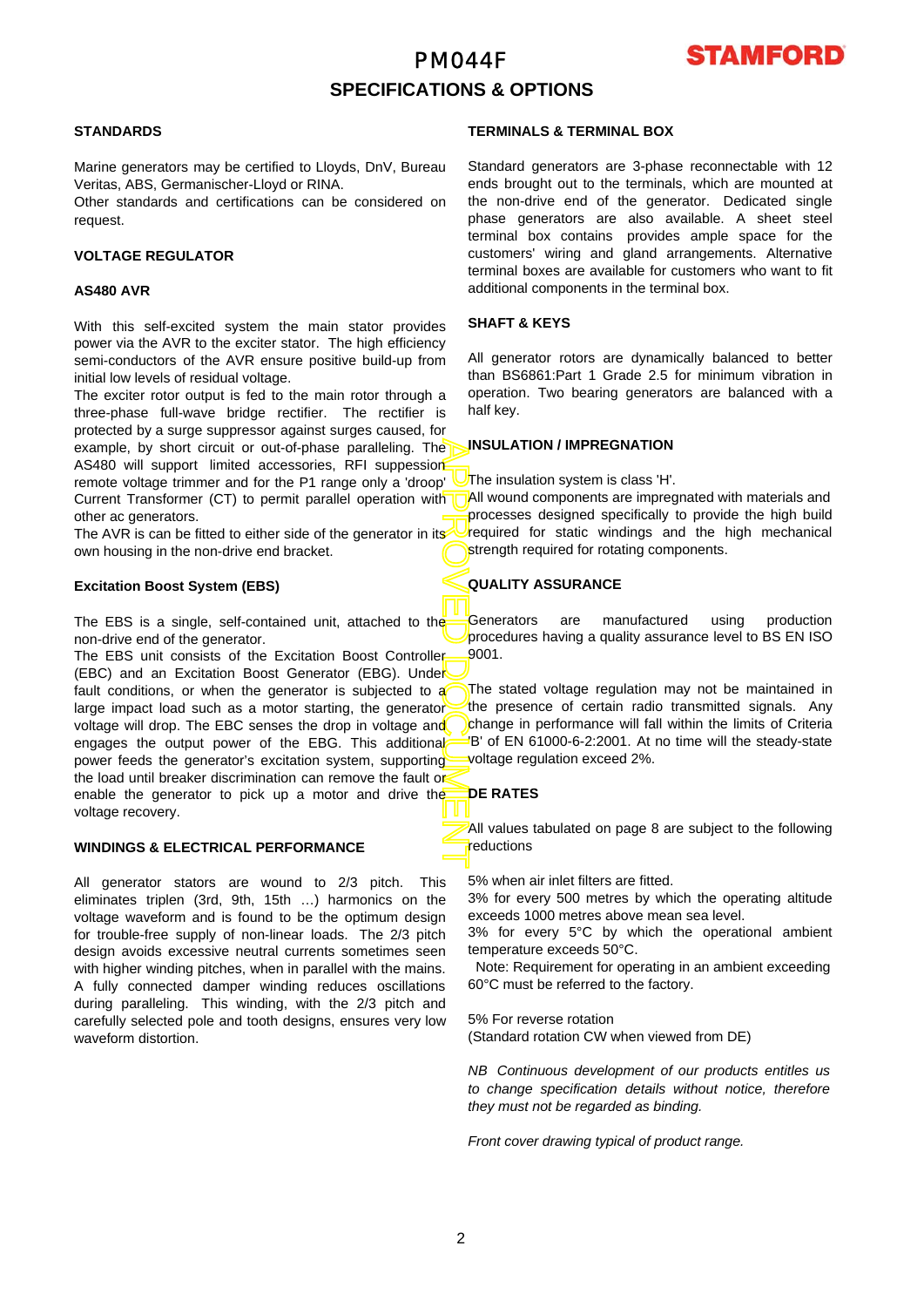

# PM044F

## **WINDING 311**

| <b>CONTROL SYSTEM</b>                                    | AS480 AVR WITH EXCITATION BOOST SYSTEM (EBS)                                                                 |                         |                                    |         |                                                    |         |                                                                                      |              |  |
|----------------------------------------------------------|--------------------------------------------------------------------------------------------------------------|-------------------------|------------------------------------|---------|----------------------------------------------------|---------|--------------------------------------------------------------------------------------|--------------|--|
| <b>VOLTAGE REGULATION</b>                                | ± 1.0%                                                                                                       |                         |                                    |         |                                                    |         |                                                                                      |              |  |
| <b>SUSTAINED SHORT CIRCUIT</b>                           | REFER TO SHORT CIRCUIT DECREMENT CURVE (page 7)                                                              |                         |                                    |         |                                                    |         |                                                                                      |              |  |
| <b>INSULATION SYSTEM</b>                                 | <b>CLASS H</b>                                                                                               |                         |                                    |         |                                                    |         |                                                                                      |              |  |
| <b>PROTECTION</b>                                        |                                                                                                              | IP23                    |                                    |         |                                                    |         |                                                                                      |              |  |
| <b>RATED POWER FACTOR</b>                                |                                                                                                              |                         |                                    |         | 0.8                                                |         |                                                                                      |              |  |
| <b>STATOR WINDING</b>                                    |                                                                                                              | DOUBLE LAYER CONCENTRIC |                                    |         |                                                    |         |                                                                                      |              |  |
| <b>WINDING PITCH</b>                                     |                                                                                                              | <b>TWO THIRDS</b>       |                                    |         |                                                    |         |                                                                                      |              |  |
| <b>WINDING LEADS</b>                                     |                                                                                                              |                         |                                    |         | 12                                                 |         |                                                                                      |              |  |
|                                                          |                                                                                                              |                         |                                    |         | 0.951 Ohms PER PHASE AT 22°C SERIES STAR CONNECTED |         |                                                                                      |              |  |
| STATOR WDG. RESISTANCE                                   |                                                                                                              |                         |                                    |         |                                                    |         |                                                                                      |              |  |
| ROTOR WDG. RESISTANCE                                    |                                                                                                              |                         |                                    |         | 0.465 Ohms at 22°C                                 |         |                                                                                      |              |  |
| <b>EXCITER STATOR RESISTANCE</b>                         |                                                                                                              |                         |                                    |         | 18.5 Ohms at 22°C                                  |         |                                                                                      |              |  |
| <b>EXCITER ROTOR RESISTANCE</b>                          |                                                                                                              |                         |                                    |         | 0.228 Ohms PER PHASE AT 22°C                       |         |                                                                                      |              |  |
| <b>EBS STATOR RESISTANCE</b>                             |                                                                                                              |                         |                                    |         | 12.9 Ohms at 22°C                                  |         |                                                                                      |              |  |
| <b>R.F.I. SUPPRESSION</b>                                |                                                                                                              |                         |                                    |         |                                                    |         | BS EN 61000-6-2 & BS EN 61000-6-4, VDE 0875G, VDE 0875N. refer to factory for others |              |  |
| <b>WAVEFORM DISTORTION</b>                               |                                                                                                              |                         |                                    |         |                                                    |         | NO LOAD < $1.5\%$ NON-DISTORTING BALANCED LINEAR LOAD < $5.0\%$                      |              |  |
| <b>MAXIMUM OVERSPEED</b>                                 |                                                                                                              |                         |                                    |         | 2250 Rev/Min                                       |         |                                                                                      |              |  |
| <b>BEARING DRIVE END</b>                                 |                                                                                                              |                         |                                    |         | BALL. 6309 - 2RS. (ISO)                            |         |                                                                                      |              |  |
| BEARING NON-DRIVE END                                    |                                                                                                              |                         |                                    |         | BALL. 6306 - 2RS. (ISO)                            |         |                                                                                      |              |  |
|                                                          |                                                                                                              |                         | 1 BEARING                          |         |                                                    |         | 2 BEARING                                                                            |              |  |
| <b>WEIGHT COMP. GENERATOR</b>                            |                                                                                                              |                         | 89 kg                              |         |                                                    |         | 92 kg                                                                                |              |  |
| <b>WEIGHT WOUND STATOR</b>                               |                                                                                                              |                         | $33$ kg                            |         |                                                    | 33 kg   |                                                                                      |              |  |
| <b>WEIGHT WOUND ROTOR</b>                                | 31.62 kg<br>32.62 kg                                                                                         |                         |                                    |         |                                                    |         |                                                                                      |              |  |
| <b>WR<sup>2</sup> INERTIA</b>                            | $0.1114$ kgm <sup>2</sup><br>$0.1113$ kgm <sup>2</sup>                                                       |                         |                                    |         |                                                    |         |                                                                                      |              |  |
| SHIPPING WEIGHTS in a crate                              | $106$ kg<br>115 kg                                                                                           |                         |                                    |         |                                                    |         |                                                                                      |              |  |
| PACKING CRATE SIZE                                       | 71 x 51 x 67 (cm)<br>71 x 51 x 67 (cm)                                                                       |                         |                                    |         |                                                    |         |                                                                                      |              |  |
|                                                          |                                                                                                              |                         |                                    |         |                                                    |         |                                                                                      |              |  |
|                                                          | $50$ Hz<br>60 Hz                                                                                             |                         |                                    |         |                                                    |         |                                                                                      |              |  |
| <b>TELEPHONE INTERFERENCE</b>                            |                                                                                                              |                         | THF<2%                             |         |                                                    |         | <b>TIF&lt;50</b>                                                                     |              |  |
| <b>COOLING AIR</b>                                       |                                                                                                              |                         | $0.110$ m <sup>3</sup> /sec 233cfm |         | 0.135 m <sup>3</sup> /sec 286 cfm                  |         |                                                                                      |              |  |
| <b>VOLTAGE SERIES STAR</b>                               | 380/220                                                                                                      | 400/231                 | 415/240                            | 440/254 | 416/240                                            | 440/254 | 460/266                                                                              | 480/277      |  |
| <b>VOLTAGE PARALLEL STAR</b>                             | 190/110                                                                                                      | 200/115                 | 208/120                            | 220/127 | 208/120                                            | 220/127 | 230/133                                                                              | 240/138      |  |
| <b>VOLTAGE SERIES DELTA</b>                              | 220/110                                                                                                      | 230/115                 | 240/120                            | 254/127 | 240/120                                            | 254/127 | 266/133                                                                              | 277/138      |  |
| <b>KVA BASE RATING FOR REACTANCE</b><br><b>VALUES</b>    | 11.1                                                                                                         | 11.1                    | 11.1                               | 10.5    | 12.2                                               | 13      | 13.5                                                                                 | 13.8         |  |
| Xd DIR. AXIS SYNCHRONOUS                                 | 1.80                                                                                                         | 1.63                    | 1.51                               | 1.27    | 2.14                                               | 2.04    | 1.94                                                                                 | 1.82         |  |
| X'd DIR. AXIS TRANSIENT                                  | 0.18                                                                                                         | 0.16                    | 0.15                               | 0.12    | 0.21                                               | 0.20    | 0.19                                                                                 | 0.18         |  |
| X"d DIR. AXIS SUBTRANSIENT                               | 0.12                                                                                                         | 0.11                    | 0.10                               | 0.08    | 0.14                                               | 0.13    | 0.13                                                                                 | 0.12         |  |
| Xq QUAD. AXIS REACTANCE                                  | 0.87                                                                                                         | 0.78                    | 0.73                               | 0.61    | 1.03                                               | 0.98    | 0.93                                                                                 | 0.87         |  |
| X"q QUAD. AXIS SUBTRANSIENT                              | 0.19                                                                                                         | 0.17                    | 0.16                               | 0.13    | 0.22                                               | 0.21    | 0.20                                                                                 | 0.19         |  |
| XL LEAKAGE REACTANCE<br>X <sub>2</sub> NEGATIVE SEQUENCE | 0.07                                                                                                         | 0.06                    | 0.06                               | 0.05    | 0.08                                               | 0.08    | 0.07                                                                                 | 0.07<br>0.16 |  |
| X <sub>0</sub> ZERO SEQUENCE                             | 0.16<br>0.14<br>0.11<br>0.19<br>0.17<br>0.13<br>0.18<br>0.08<br>0.07<br>0.07<br>0.06<br>0.09<br>0.08<br>0.08 |                         |                                    |         |                                                    | 0.08    |                                                                                      |              |  |
| REACTANCES ARE SATURATED                                 |                                                                                                              |                         |                                    |         |                                                    |         | VALUES ARE PER UNIT AT RATING AND VOLTAGE INDICATED                                  |              |  |
| T'd TRANSIENT TIME CONST.                                |                                                                                                              |                         |                                    |         | 0.009 s                                            |         |                                                                                      |              |  |
| T"d SUB-TRANSTIME CONST.                                 |                                                                                                              |                         |                                    |         | 0.002 s                                            |         |                                                                                      |              |  |
| T'do O.C. FIELD TIME CONST.                              |                                                                                                              |                         |                                    |         | 0.2s                                               |         |                                                                                      |              |  |
| Ta ARMATURE TIME CONST.                                  |                                                                                                              |                         |                                    |         | 0.007 s                                            |         |                                                                                      |              |  |
| <b>SHORT CIRCUIT RATIO</b>                               | 1/Xd                                                                                                         |                         |                                    |         |                                                    |         |                                                                                      |              |  |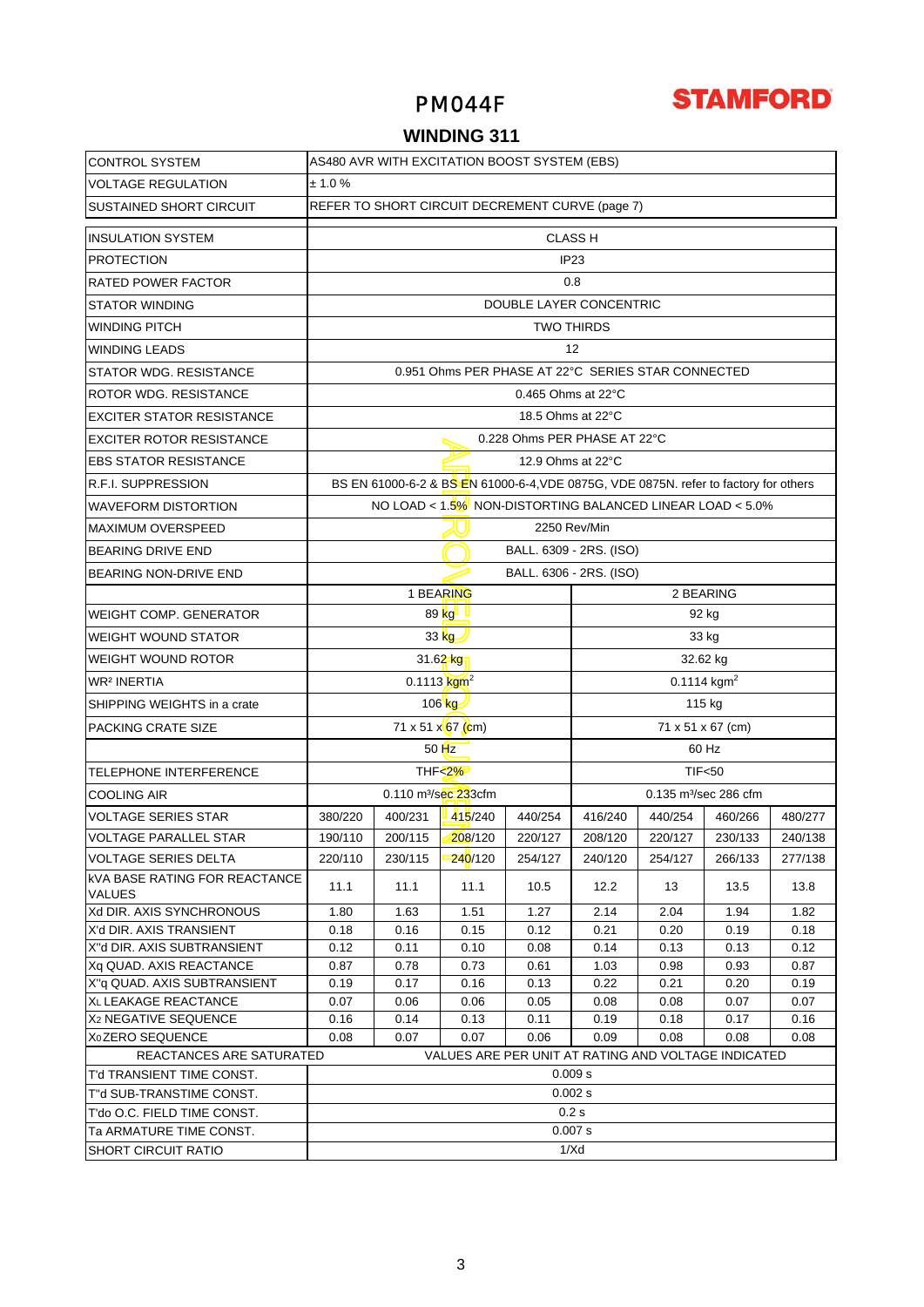



PM044F

**Winding 311**

## **THREE PHASE EFFICIENCY CURVES**







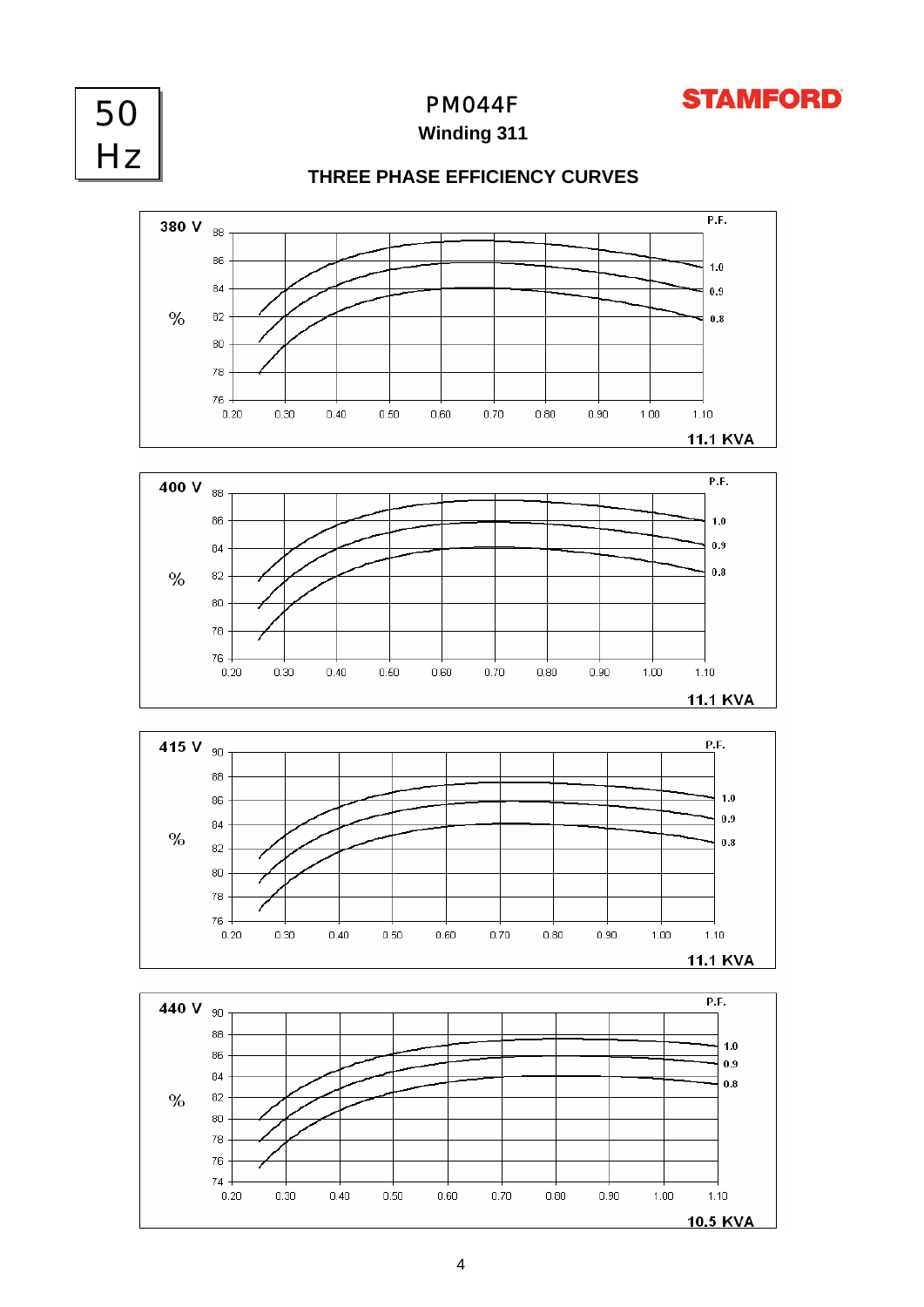



PM044F

**Winding 311**









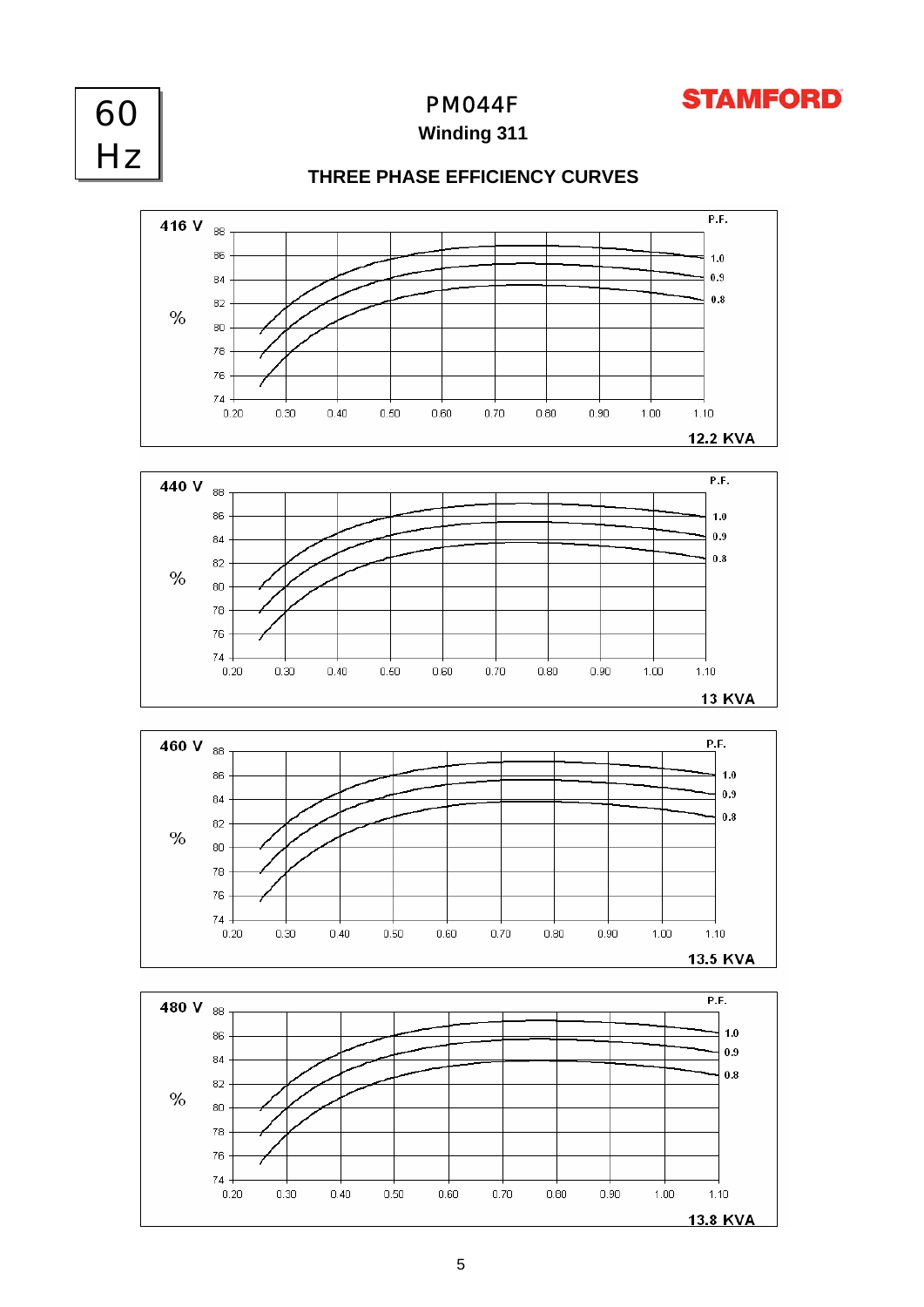

# PM044F

## **Winding 311**

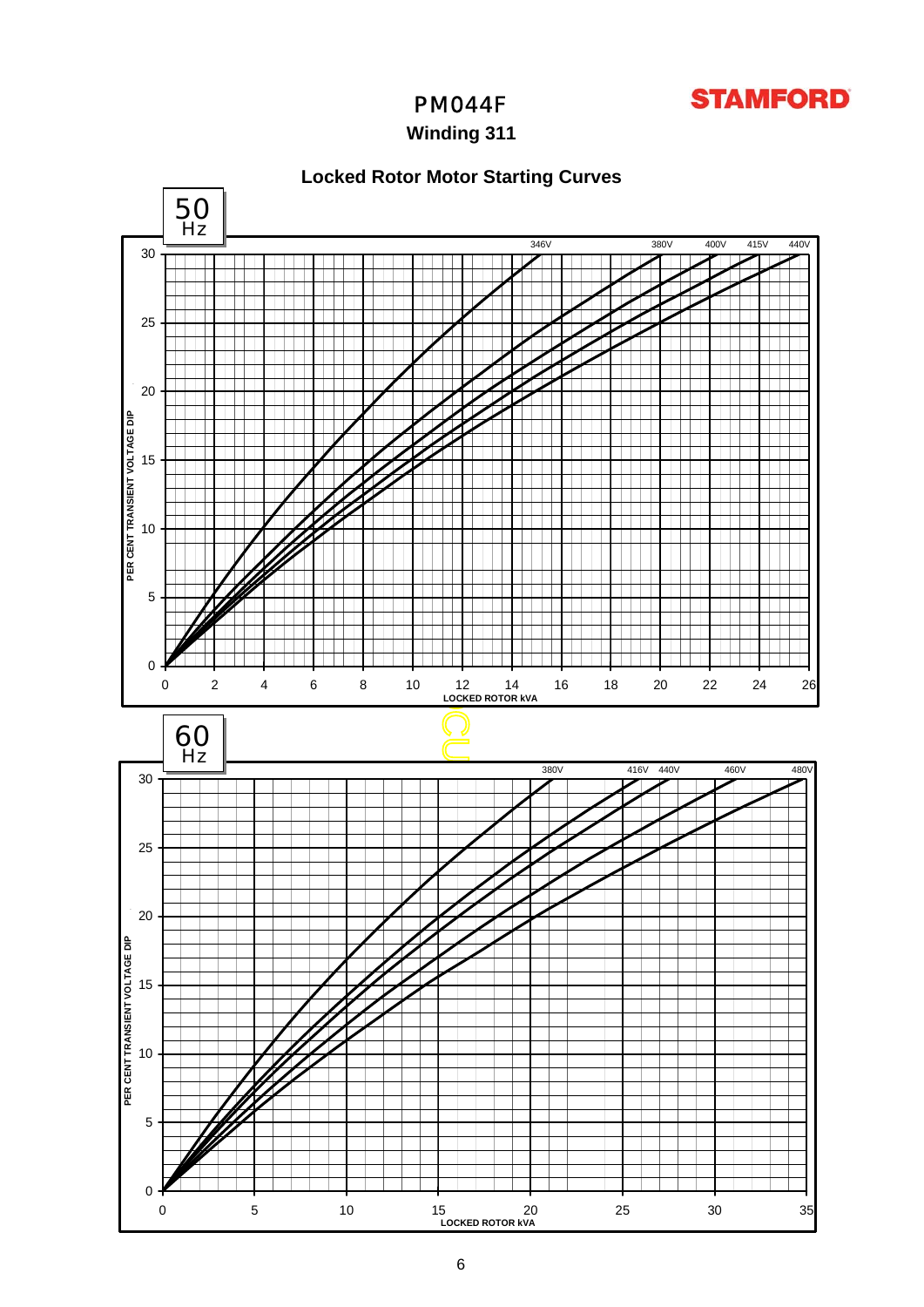

PM044F

## **Winding 311 Three-phase Short Circuit Decrement Curve. No-load Excitation at Rated Speed Based on star (wye) connection.**



Sustained Short Circuit = 90 Amps

### **Note 1**

The following multiplication factors should be used to adjust the values from curve between time 0.001 seconds and the minimum current point in respect of nominal operating voltage :

|                                                      | 50Hz              | 60Hz             |                   |  |  |  |
|------------------------------------------------------|-------------------|------------------|-------------------|--|--|--|
| Voltage                                              | Factor            | Voltage          | Factor            |  |  |  |
| 380 <sub>v</sub>                                     | $X$ 1.00          | 416 <sub>v</sub> | $X$ 1.00          |  |  |  |
| 400 <sub>v</sub>                                     | $X$ 1.05          | 440 <sub>v</sub> | $X$ 1.06          |  |  |  |
| 415 <sub>v</sub>                                     | X 1.09            | 460 <sub>v</sub> | $X$ 1.10          |  |  |  |
| 440 <sub>v</sub>                                     | X <sub>1.16</sub> | 480 <sub>v</sub> | X <sub>1.15</sub> |  |  |  |
| The sustained current value is constant irrespective |                   |                  |                   |  |  |  |

rrent value is constant irrespective of voltage level

#### **Note 2**

The following multiplication factor should be used to convert the values calculated in accordance with NOTE 1 to those applicable to the various types of short circuit :

| 60Hz |        |                         | 3-phase   | 2-phase L-L   | 1-phase L-NI |
|------|--------|-------------------------|-----------|---------------|--------------|
| ge   | Factor | Instantaneous           | $x$ 1.00  | $\times 0.87$ | $x$ 1.30     |
| v    | 1.00   | Minimum                 | $x$ 1.00  | x 1.80        | x3.20        |
|      | 1.06   | Sustained               | $x$ 1.00  | x 1.50        | x 2.50       |
|      | K 1.10 | Max. sustained duration | $10$ sec. | 5 sec.        | 2 sec.       |

All other times are unchanged

**Note 3** Curves are drawn for Star (Wye) connected machines. For other connection the following multipliers should be applied to current values as shown :

Parallel Star = Curve current value X 2

Series Delta = Curve current value X 1.732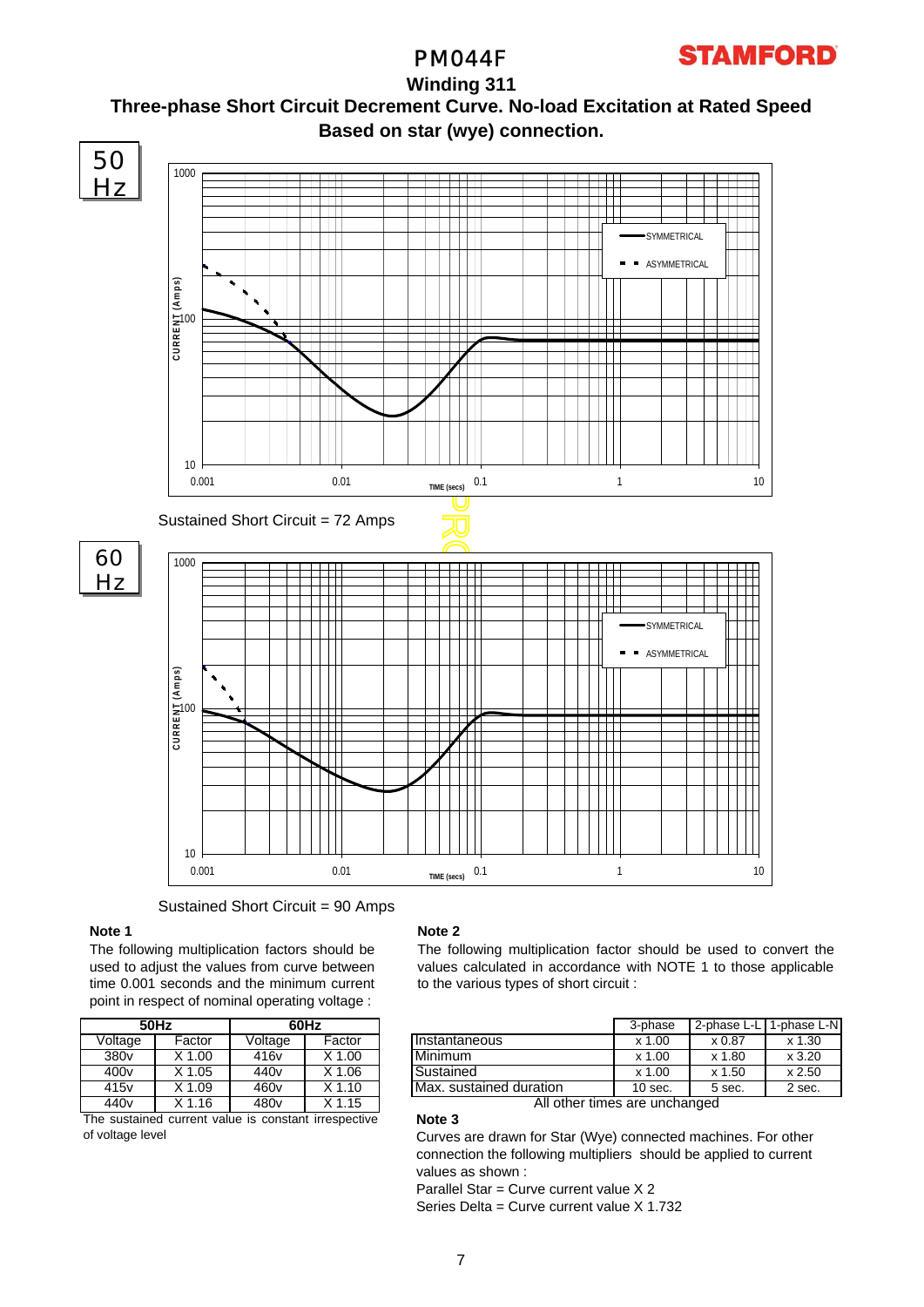# **STAMFORD**

# PM044F **Winding 311 / 0.8 Power Factor**

## **RATINGS**

|    | Class - Temp Rise     |              | Cont. E - 65/50°C |      |      | Cont. B - 70/50°C |                   | Cont. F - 90/50°C |      |                                         | Cont. H - 110/50°C           |              |      |      |      |      |             |
|----|-----------------------|--------------|-------------------|------|------|-------------------|-------------------|-------------------|------|-----------------------------------------|------------------------------|--------------|------|------|------|------|-------------|
| 50 | Series Star (V)       | 380          | 400               | 415  | 440  | 380               | 400               | 415               | 440  | 380                                     | 400                          | 415          | 440  | 380  | 400  | 415  | 440         |
|    | Parallel Star (V)     | 190          | 200               | 208  | 220  | 190               | 200               | 208               | 220  | 190                                     | 200                          | 208          | 220  | 190  | 200  | 208  | 220         |
| Hz | Series Delta (V)      | 220          | 230               | 240  | 254  | 220               | 230               | 240               | 254  | 220                                     | 230                          | 240          | 254  | 220  | 230  | 240  | 254         |
|    | kVA                   | 8.5          | 8.5               | 8.5  | 8.1  | 8.8               | 8.8               | 8.8               | 8.4  | 10.0                                    | 10.0                         | 10.0         | 9.5  | 11.1 | 11.1 | 11.1 | 10.5        |
|    | kW                    | 6.8          | 6.8               | 6.8  | 6.5  | 7.0               | 7.0               | 7.0               | 6.7  | 8.0                                     | 8.0                          | 8.0          | 7.6  | 8.9  | 8.9  | 8.9  | 8.4         |
|    | Efficiency (%)        | 83.9         | 84.0              | 84.1 | 84.1 | 83.8              | 84.0              | 84.1              | 84.1 | 83.3                                    | 83.6                         | 83.7         | 84.0 | 82.6 | 83.0 | 83.2 | 83.7        |
|    | kW Input              | 8.1          | 8.1               | 8.1  | 7.7  | 8.4               | 8.4               | 8.4               | 8.0  | 9.6                                     | 9.6                          | 9.6          | 9.0  | 10.8 | 10.7 | 10.7 | 10.0        |
|    |                       |              |                   |      |      |                   |                   |                   |      |                                         |                              |              |      |      |      |      |             |
| 60 | Series Star (V)       | 416          | 440               | 460  | 480  | 416               | 440               | 460               | 480  | 416                                     | 440                          | 460          | 480  | 416  | 440  | 460  | 480         |
| Hz | Parallel Star (V)     | 208          | 220               | 230  | 240  | 208               | 220               | 230               | 240  | 208                                     | 220                          | 230          | 240  | 208  | 220  | 230  | 240         |
|    | Series Delta (V)      | 240          | 254               | 266  | 277  | 240               | 254               | 266               | 277  | 240                                     | 254                          | 266          | 277  | 240  | 254  | 266  | 277         |
|    | kVA                   | 9.3          | 10.0              | 10.4 | 10.6 | 9.7               | 10.4              | 10.8              | 11.0 | 11.0                                    | 11.8                         | 12.2         | 12.5 | 12.2 | 13.0 | 13.5 | 13.8        |
|    | kW                    | 7.4          | 8.0               | 8.3  | 8.5  | 7.8               | 8.3               | 8.6               | 8.8  | 8.8                                     | 9.4                          | 9.8          | 10.0 | 9.8  | 10.4 | 10.8 | 11.0        |
|    | Efficiency (%)        | 83.5         | 83.7              | 83.9 | 83.9 | 83.5              | $83.7^{\circ}$    | 83.8              | 83.9 | 83.3                                    | 83.5                         | 83.6         | 83.7 | 82.9 | 83.0 | 83.2 | 83.3        |
|    | kW Input              | 8.9          | 9.6               | 9.9  | 10.1 | 9.3               | 9.9               | 10.3              | 10.5 | 10.6                                    | 11.3                         | 11.7         | 11.9 | 11.8 | 12.5 | 13.0 | 13.3        |
|    |                       |              |                   |      |      |                   | <b>DIMENSIONS</b> |                   |      |                                         |                              |              |      |      |      |      |             |
|    |                       |              |                   |      |      |                   |                   |                   |      |                                         |                              |              |      |      |      |      |             |
|    | (MAX) WHEN<br>481     |              |                   |      |      |                   |                   |                   |      | 576 (MAX) WHEN                          |                              |              |      |      |      |      |             |
|    | FITTED WITH 'EBS      |              |                   |      |      |                   |                   |                   |      | FITTED WITH 'EBS<br>- 494 (MAX) OVERALL |                              |              |      |      |      |      |             |
|    | ← 399 (MAX) OVERALL → |              |                   |      |      |                   |                   |                   |      |                                         | $-374,5$                     |              |      |      |      |      |             |
|    |                       |              | "AN"              |      |      |                   |                   |                   |      |                                         |                              | $65 +$       |      |      |      |      |             |
|    |                       | <b>ATTER</b> |                   |      |      |                   |                   |                   |      |                                         | <b>11 5666666</b><br>MacQooo | nov'<br>YARA |      |      |      |      | $-0.42.018$ |



| COUPLING DISC |             | <b>I-BRG ADAPTORS</b> |                          |  |  |  |
|---------------|-------------|-----------------------|--------------------------|--|--|--|
| SAF.          | $"$ A N $"$ | SAF.                  | $\cap$ H<br>$\mathbf{H}$ |  |  |  |
| 65            | 30.2        |                       | 361                      |  |  |  |
|               | 30.2        |                       | 405                      |  |  |  |
|               |             |                       | 451                      |  |  |  |
|               | 53.8        |                       | 489                      |  |  |  |
|               | 39.6        |                       |                          |  |  |  |



| 8-HOLES SPACED AS 12 |  |  |
|----------------------|--|--|
| 8-HOLES SPACED AS 12 |  |  |
|                      |  |  |



 $\Gamma^{\emptyset}$ <sup>42,018</sup>

|     | 2-BRG ADAP <b>T</b> ORS |
|-----|-------------------------|
| SAF | "F"                     |
| 5   | 359                     |
|     | 406                     |
|     | 455                     |
|     | 493                     |